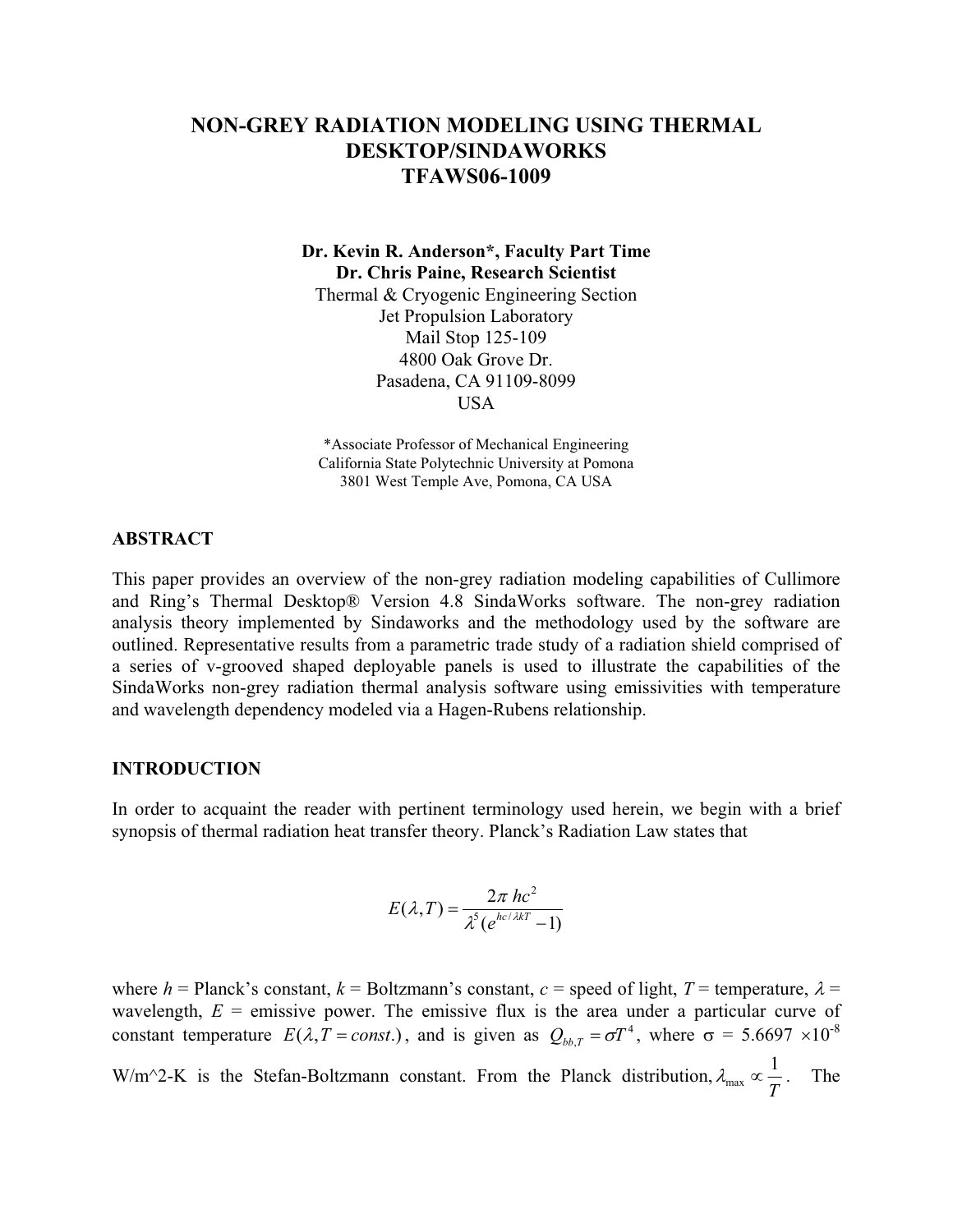method used to compute total emissivity when temperature dependency must be considered is given by the following averaging scheme:

$$
\varepsilon(T) = \frac{\sum E_{bb,\lambda,T} \varepsilon_{\lambda,T} \Delta \lambda}{\sum E_{bb,\lambda,T} \Delta \lambda} = \frac{\sum E_{bb,\lambda,T} \varepsilon_{\lambda,T} \Delta \lambda}{\sigma T^4}
$$

which is a local averaging technique over finite  $\Delta\lambda$  intervals.

### **THERMAL DESKTOP'S NON-GREY METHODOLOGY**

In Thermal Desktop, non-grey radiation problems are handled by breaking the problem up into wavelength bands, such that within each band, the problem becomes grey again. This so-called "banded approach" effectively takes care of the emissivity as a function of temperature changes. The temperature dependent spectral emissivities,  $\varepsilon(T)$  are handled iteratively. New radiation matrices (a matrix for each band) must be computed for each new temperature, until convergence to equilibrium is accomplished. Using the banded approach, with one band Thermal Desktop used the total emissivity and radiates using the total emissive power of  $\sigma T^4$ . With multiple bands, the problem is sub-divided into sub-bands as follows:

$$
0 \to \lambda_1, \lambda_1 \to \lambda_2, \lambda_2 \to \lambda_3, \ldots, \lambda_n \to \infty
$$

Thermal Desktop also assumes that the absorptivity is equal to the band averaged emissivity, since absorptivity approaches emissivity as the spacing between the bands becomes narrower. In each sub-band, each node radiates with the amount of energy in that band, rather than the total of  $\sigma T^4$ . The banded energy balance is given as follows:

For one band, the radiated energy is

$$
Q_{1\leftrightarrow 2} = K_{1\leftrightarrow 2} \sigma \left( T_2^4 - T_1^4 \right)
$$

while for multiple bands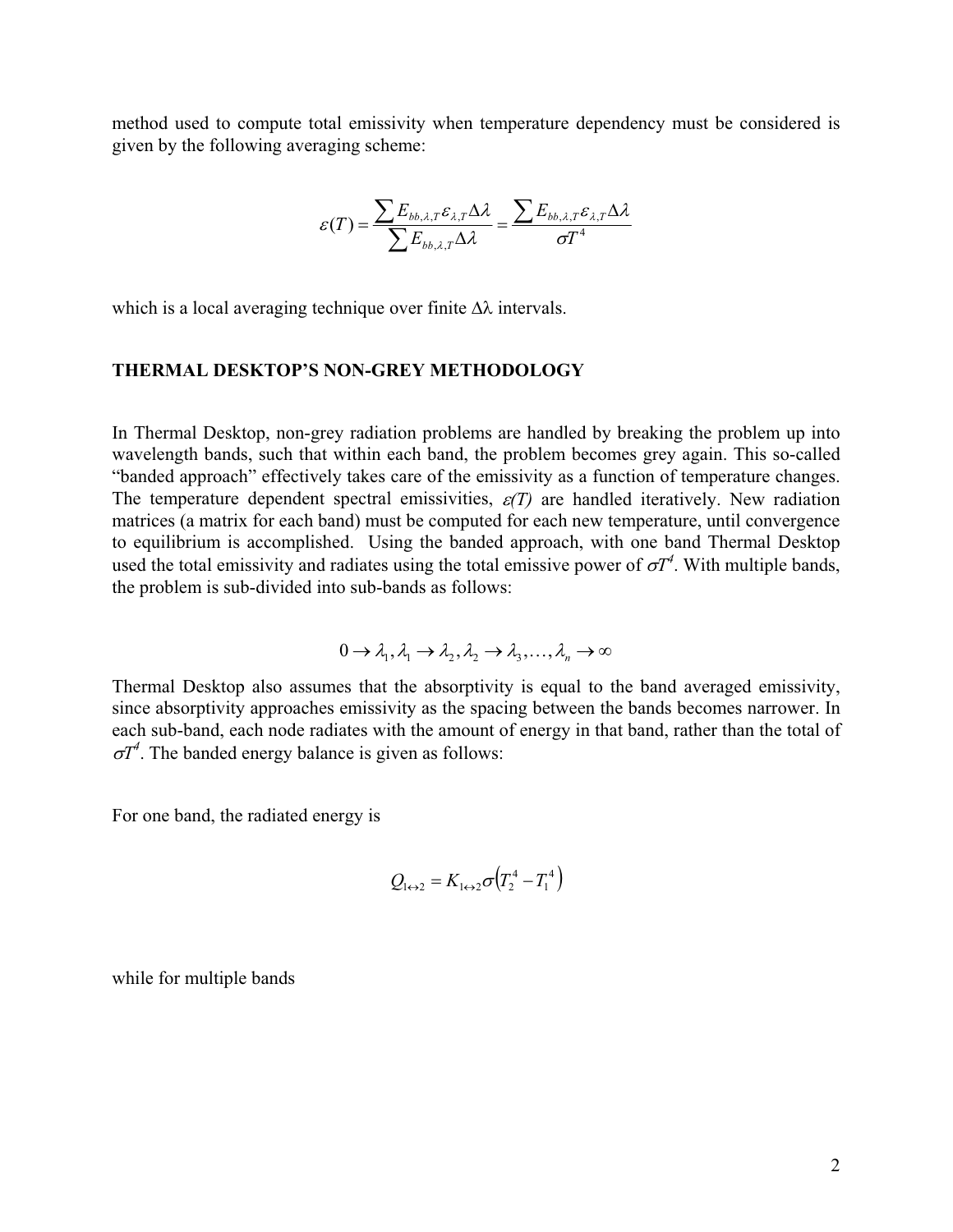$$
Q_{1\leftrightarrow 2} = K_{1\leftrightarrow 2}^{0\leftrightarrow \lambda_1} \left( F_{band} (0, \lambda_1, T_2) \sigma T_2^4 - F_{band} (0, \lambda_1, T_1) \sigma T_1^4 \right) +
$$
  
\n
$$
K_{1\leftrightarrow 2}^{\lambda_1 \leftrightarrow \lambda_2} \left( F_{band} (\lambda_1, \lambda_2, T_2) \sigma T_2^4 - F_{band} (\lambda_1, \lambda_2, T_1) \sigma T_1^4 \right) +
$$
  
\n
$$
K_{1\leftrightarrow 2}^{\lambda_2 \leftrightarrow \lambda_3} \left( F_{band} (\lambda_2, \lambda_3, T_2) \sigma T_2^4 - F_{band} (\lambda_2, \lambda_3, T_1) \sigma T_1^4 \right) + ... +
$$
  
\n
$$
K_{1\leftrightarrow 2}^{\lambda_n \leftrightarrow \infty} \left( F_{band} (\lambda_n, \infty, T_2) \sigma T_2^4 - F_{band} (\lambda_n, \infty, T_1) \sigma T_1^4 \right)
$$

with the constraint

$$
\sum_i F_{band}(\lambda_i, \lambda_{i+1}, T) = 1
$$

In the above, the quantity  $K_{1\leftrightarrow 2}^{\lambda_i \leftrightarrow \lambda_{i+1}}$  $K_{1\leftrightarrow 2}^{\lambda_i\leftrightarrow \lambda_{i+1}}$  denotes the RADK (thermal radiation conductor), while the banded fraction radiation function,  $F_{band}(\lambda_i, \lambda_{i+1}, T)$  gives the fraction of energy radiated between  $\lambda_i$  and  $\lambda_{i+1}$  for a blackbody temperature of *T*. The banded fraction radiation function is given by Siegel and  $Howell<sup>1</sup>$  as follows:

$$
F_{band}(\lambda_1, \lambda_2, T) = \frac{\int\limits_{\lambda_1}^{\lambda_2} E_{\lambda b}(\lambda, T) d\lambda}{\int\limits_{0}^{x} E_{\lambda b}(\lambda, T) d\lambda} = \frac{1}{\sigma T^4} \int\limits_{\lambda_1}^{\lambda_2} E_{\lambda b}(\lambda, T) d\lambda
$$

which may be expressed as two integrals as follows

$$
F_{band}(\lambda_1, \lambda_2, T) = \frac{1}{\sigma T^4} \left[ \int_0^{\lambda_2} E_{\lambda b}(\lambda, T) d\lambda - \int_0^{\lambda_1} E_{\lambda b}(\lambda, T) d\lambda \right]
$$

Rearranging the above expression in terms of the product  $\lambda T$  affords

$$
F_{band}(\lambda_1, \lambda_2, T) = \frac{1}{\sigma} \left[ \int_0^{\lambda_2 T} \frac{E_{\lambda b}(\lambda, T)}{T^5} d(\lambda T) - \int_0^{\lambda_1 T} \frac{E_{\lambda b}(\lambda, T)}{T^5} d(\lambda T) \right]
$$

$$
F_{band}(\lambda_1, \lambda_2, T) = F_{0 \to \lambda}(\lambda_2 T) - F_{0 \to \lambda}(\lambda_1 T)
$$

The last expression denotes the emitted energy in the wavelength interval  $\lambda_1$  to  $\lambda_2$ . The fraction blackbody emissive power function (a.k.a. band fraction function)  $F_{0\to\lambda T}(\lambda T)$  is given by Siegel and  $H$ owell<sup>1</sup> and reads: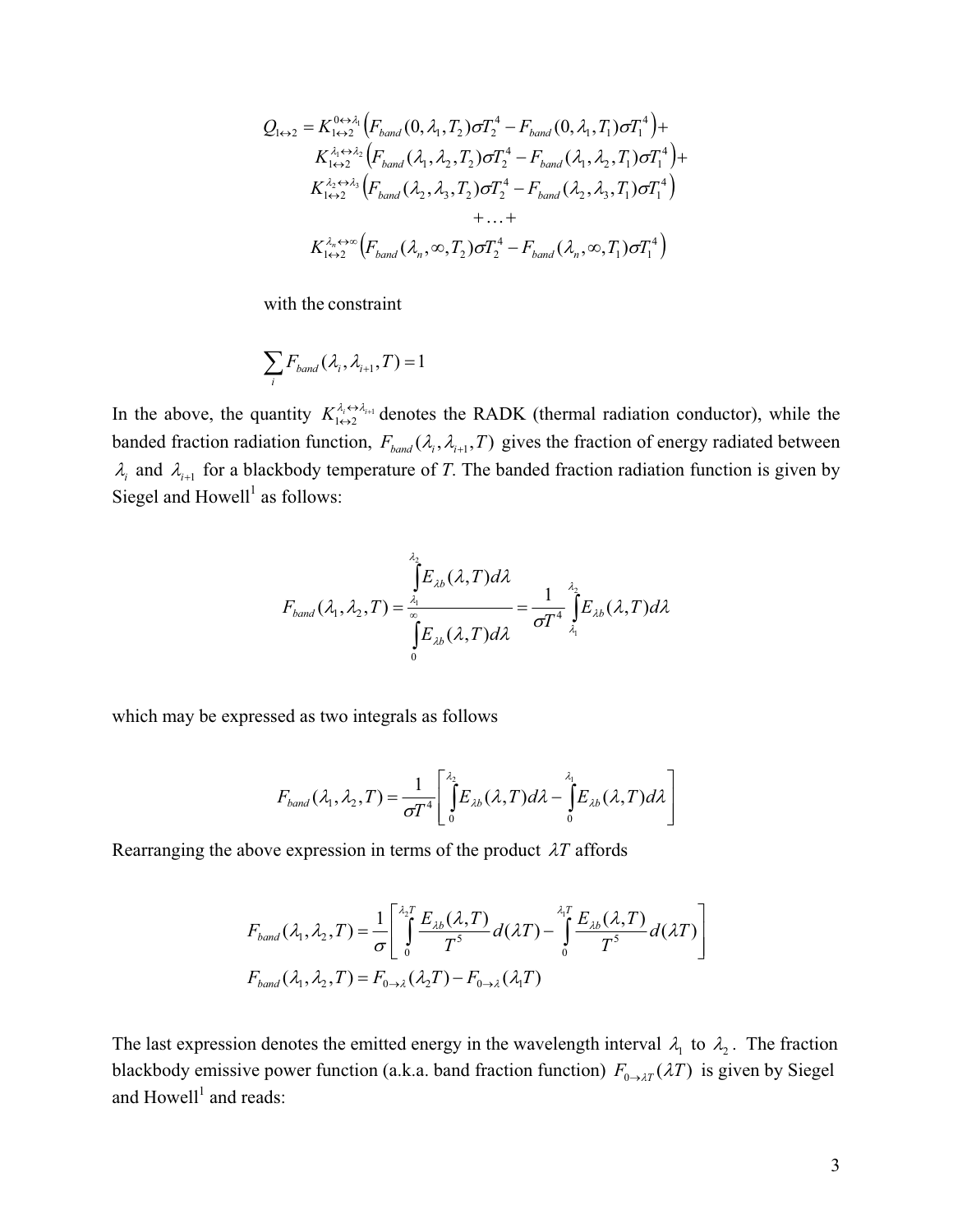$$
F_{0\to\lambda T}(\lambda T) = \frac{2\pi C_1}{\sigma C_2^4} \int_{c}^{\infty} \frac{\zeta^3}{e^{\zeta} - 1} d\zeta
$$

where

$$
\zeta = \frac{C_2}{\lambda T}
$$
  
\n
$$
C_1 = hc_o^2
$$
  
\n
$$
h = \text{Planck's constant} = 6.62 \times 10^{34} \text{ J} - \text{s}
$$
  
\n
$$
k = \text{Boltzmann's constant} = 1.3806 \times 10^{23} \text{ J/K}
$$
  
\n
$$
c_o = \text{Speed of light} = 2.998 \times 10^8 \text{ m/s}
$$

Both tabular data and Taylor series formats of  $F_{0\rightarrow\lambda T}(\lambda T)$  are available, as discussed in Siegel and  $H$ owell<sup>1</sup>.

### **IMPLEMENTING THERMAL DESKTOP'S SINDAWORKS NON-GREY SOFTWARE**

Before using the Thermal Desktop/Sindaworks solver, one must first examine the optical properties and range of temperatures to ascertain whether or not the problem at hand is non-grey or not. Next, one defines the wavelengths and/or temperature dependent properties using one dialog form, under one unique optical property name. Next, the thermal analyst must decide which bands to use for the RADK runs. The software requires that the first band start at zero. As a general rule-of-thumb, the last band should run to at least ten times the peak thermal emission wavelength of the coldest surface being modeled. In our studies a value of 100,000 microns sufficed. Hence, our peak thermal emission wavelength was  $\lambda_{\text{max}} = 2893/T$  microns, where *T* is in units of K. A suggested technique for selecting intermediate band edges, for a situation where there are discrete components at presumably different, largely non-overlaping temperature bands is to use the wavelength of peak thermal emission for the temperature midway between the average temperature of adjacent components. Since Thermal Desktop effectively uses some averaging of the radiative properties within each band, this keeps the properties of each component within the same wavelength band to the greatest degree possible.

Thermal Desktop's RadCAD solver recognizes banded analysis and automatically computes the required optical properties for each band, and automatically computes the RADKs for each band. Sindaworks contains built-in logic to perform the band-fraction functions  $F_{0\to\lambda T}(\lambda T)$  and handles the appropriate energy balance monitoring. The dynamic link between Sindaworks and RadCAD allows for updating of the temperature dependent emissivities and RADK's.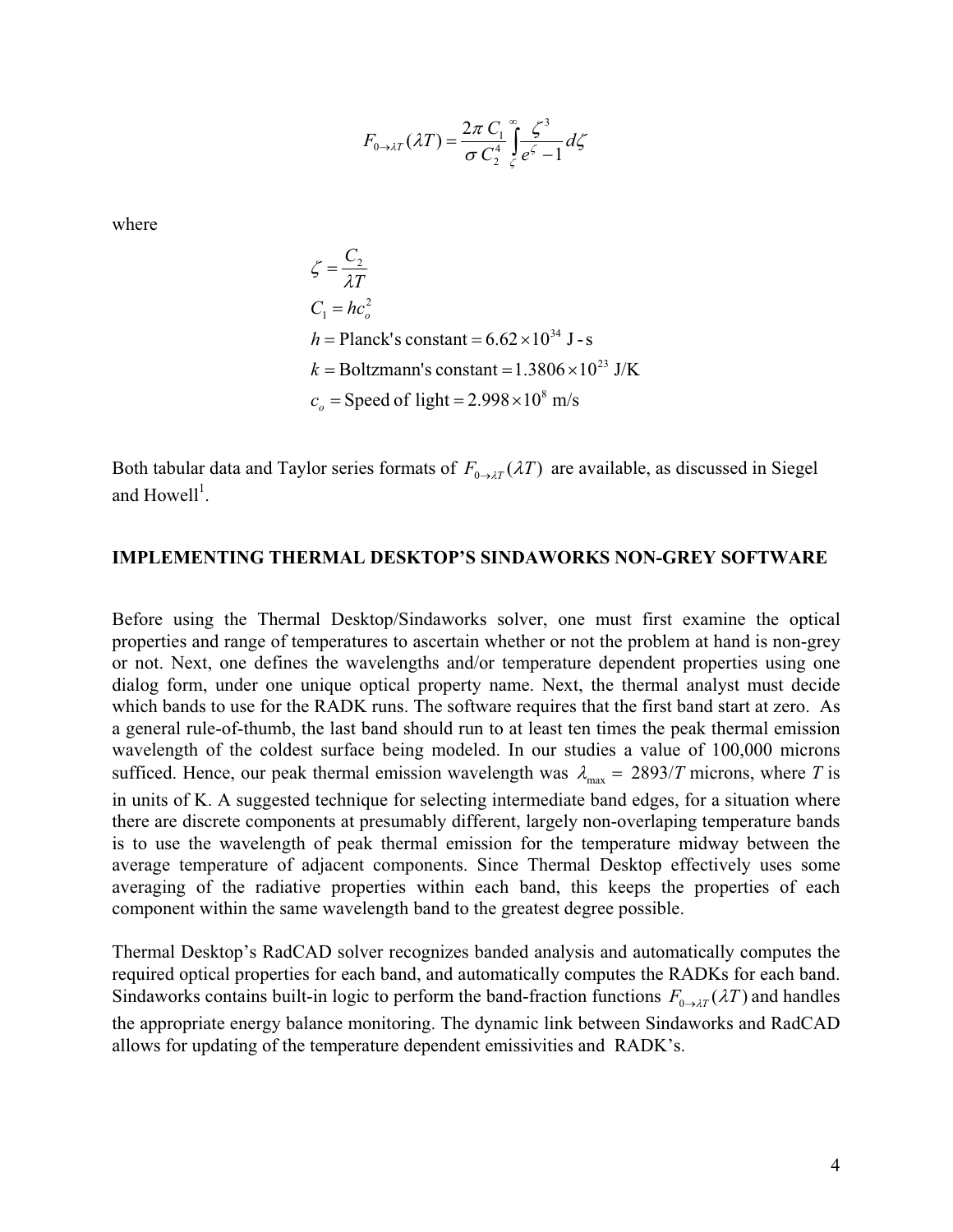The task of implementing Thermal Desktop / Sindaworks non-grey radiation capabilities is documented in Figures 1 through 11. Figure 1 depicts the familiar Thermal Desktop Optical Properties database dialog form, which is used to define optical properties. Figure 2 shows the Thermal Desktop User Preferences dialog box, where the user enables the SINDAWORKS solver by clicking on the Thermal Analyzer tab. Figure 3 indicates the Thermal Desktop Optical Properties dialog form where the Wavelength dependency is called out. Here, under the pull down menu of "Use Properties", the user scrolls down to "Wave Length Dependent for RADKs, Basic for Heat Rate Calculations", and the edits the entries on the Wavelength Dependent tabular form. In order to enter a bi-variate look-up table of  $\varepsilon = \varepsilon(T, \lambda)$  the user clicks the "Use Vs. Temp" checkbox. This enables a form like that shown in Figure 4, where the data for  $\varepsilon = \varepsilon(T,\lambda)$  is entered. The top line are the temperatures [K], the next line the emissivity for a constant wavelength, with temperature varying, 1 micron in this case. The following entry is for the next wavelength, 3 microns in this example, etc. until the maximum wavelength is entered.

To model the temperature dependency of emissivity, the Hagen-Ruben's relationship of Siegel and Howell<sup>1</sup> was utilized. For metals, radiation transfer is primarily a surface phenomenon, with all of the pertinent physics occurring within a few hundred angstroms of the surface. Only very thin foils display any real effects of transparency. The Hagen-Ruben's model used in this study was of the form:

$$
r_e(T) = A + B \left[ \frac{T - 20}{273} \right]
$$

$$
\varepsilon(T, \lambda) = C \sqrt{\frac{r_e(T)}{\lambda} - D \frac{r_e(T)}{\lambda}}
$$

where  $r_e(T)$  is the resistivity of the material in units of  $\Omega$ -cm, while *A*, *B*, *C* and *D* are curve fit constants. Typical emissivities given by the Hagen-Ruben's relation generated in an EXCEL spreadsheet are shown in Figure 5.

Once having entered the data into the form of Figure 4, the user may graphically display the  $\varepsilon = \varepsilon(T,\lambda)$  data as shown in Figure 6. Figure 6 is a good way to determine which wavelength intervals to use for the non-grey banded analysis. The Thermal Desktop Case Set manager dialog of Figure 7 is used to define the wavelength dependent radiation simulation. Under the Radiation Tasks tab of Figure 8, the user clicks on the Properties button in order to enable the Radiation Analysis Data form of Figure 9. This form is the standard Thermal Desktop dialog box wherein the user controls the number of rays used in the Monte-Carlo simulation. Upon clicking the Advanced Control tab, the dialog box of Figure 10 is displayed. The Wavelength Dependent Properties button of the Radiation Analysis Advanced Control Data dialog form is used to define the sub-bands of wavelength to be used in the banded analysis approach of the non-grey radiation simulation. As shown in Figure 11, this simulation uses the bins defined by  $\lambda_1 = 0$ ,  $\lambda_2 = 5$ ,  $\lambda_3 = 15$ , etc.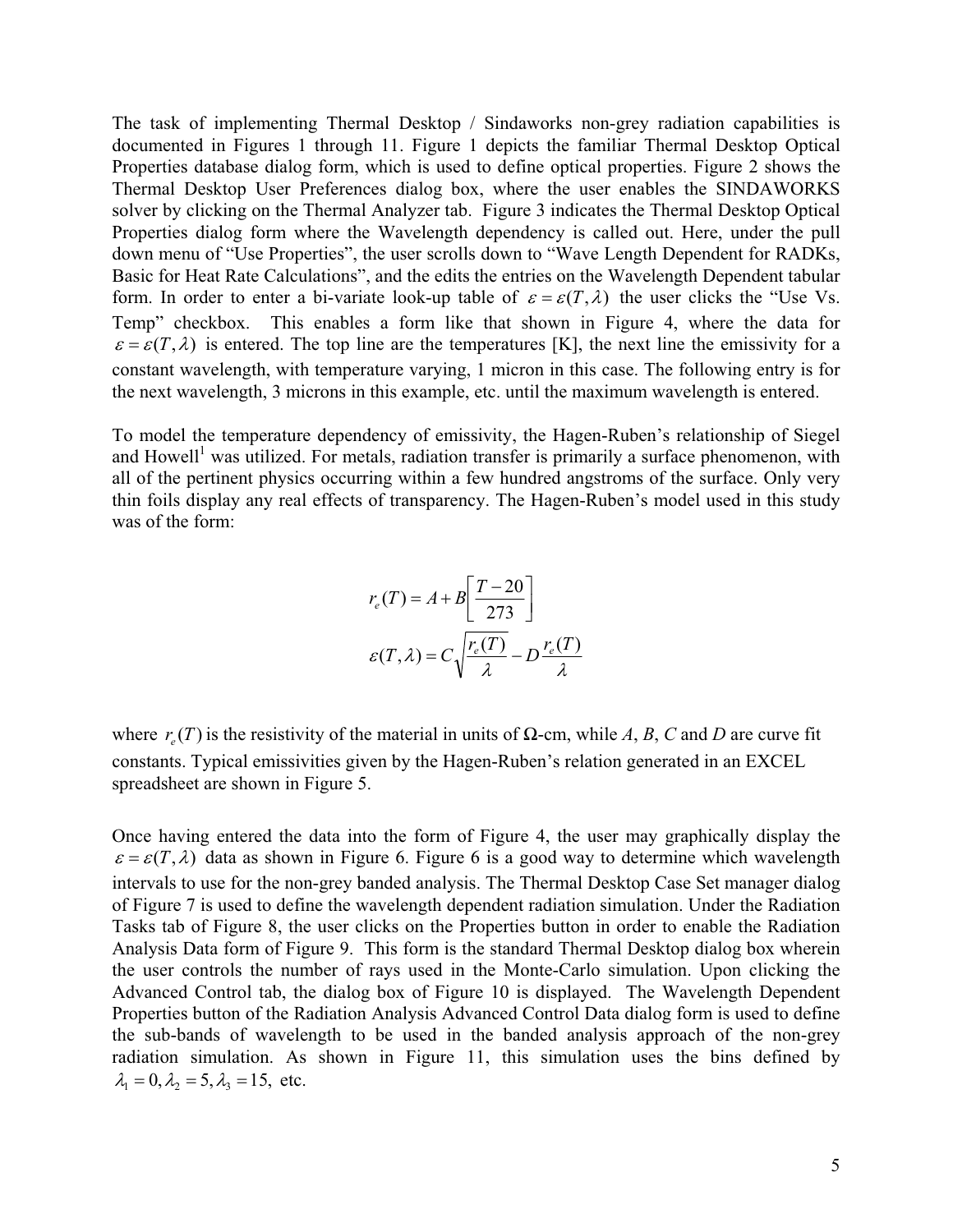#### **BENCHMARK STUDY**

In order to validate the Sindaworks algorithms, several benchmark studies were carried out. Figure 12 shows the set-up for a three parallel shield, bounded by two isothermal walls simulation. This configuration was chosen to benchmark the Sindaworks software due to its simplicity and its relationship to fundamental theory. Figure 13 shows steady state contour plots of temperature. This simple model was exercised in three modes, i)  $\varepsilon$  = constant, ii)  $\varepsilon$  =  $\varepsilon$  (*T*), and iii)  $\varepsilon = \varepsilon (T, \lambda)$ . Table 1 lists the results obtained by varying the emissivity of the shields. Results from Sindaworks are compared to Siegel and Howell<sup>1</sup>. As shown in Table 1, excellent agreement between the Sindaworks solution and the theoretical result of Siegel and Howell<sup>1</sup> solution is obtained, with the percentage error being less than 1% for all scenarios simulated. The overall impact of non-grey analysis can be seen from the results of Table 2. Table 2 illustrates the results for a five layer spherical shield simulation, where the minimum and maximum temperatures are summarized for three simulations, i)  $\varepsilon$  = constant, ii)  $\varepsilon$  =  $\varepsilon$  (*T*), and iii)  $\varepsilon$ = $\varepsilon$  (*T*, $\lambda$ ). As shown in Figure 2, the non-grey analysis predicts a lower maximum temperature (618 K vs. 658 K), and a higher minimum temperature (53 K vs. 32 K). Thus, the non-grey effects are significant.

### **TYPICAL RESULTS**

The authors have been using Sindaworks at NASA JPL in support of an R&D effort which involves the thermal design of a heat shield for a large aperture telescope. The heat shield consists of a series of stacked v-groove radiation shields. The Sindaworks software was used to model the emissivity of each shield as a function of both temperature and wavelength. The problem set up for this R&D effort is shown in Figure 14. Figure 14 shows the sun facing shield, three intermediate shields and the telescope facing shield. The objective of the stacked v-groove shields is to reduce the temperature in stages, from a very hot temperature emanating from the environment, to one on the order of 15 K, nearest to the telescope. Zodiacal effects of added solar back loading and dust emission were included by using Sindaworks User Logic functions written in C++. Sindaworks uses an object oriented structured approach to building the overall thermal model. Parameters used in the zodiacal analysis include the following: effective space node sink = 2.7 K;  $\lambda$ =0,15,30,70,150,400,200,20000 micron wavelength bins,  $\alpha$ <sub>ZODI</sub> = 2E-13,  $\epsilon_{ZODI}$ =2.01E-7, Zodiacal IR boundary = 260K, Zodiacal solar boundary = 5785 K. Several parametric simulations were carried out, including variable specularity, transmissivity and absorptivity. For a model size of roughly 3000 nodes, the simulations took an average of 1.5 hours (depending on hour many rays were shot during the Monte Carlo simulation) on a DELL 670 Workstation. Typical contour plots of the temperature of the coldest shield are shown in Figure 15. During the course of our investigation it was discovered that non-grey radiation effects were quite significant. Profound changes in the results were obtained when comparing non-grey to grey baseline runs. Hence, the non-grey capabilities of Thermal Desktop were found to be of great assistance in our modeling endeavors.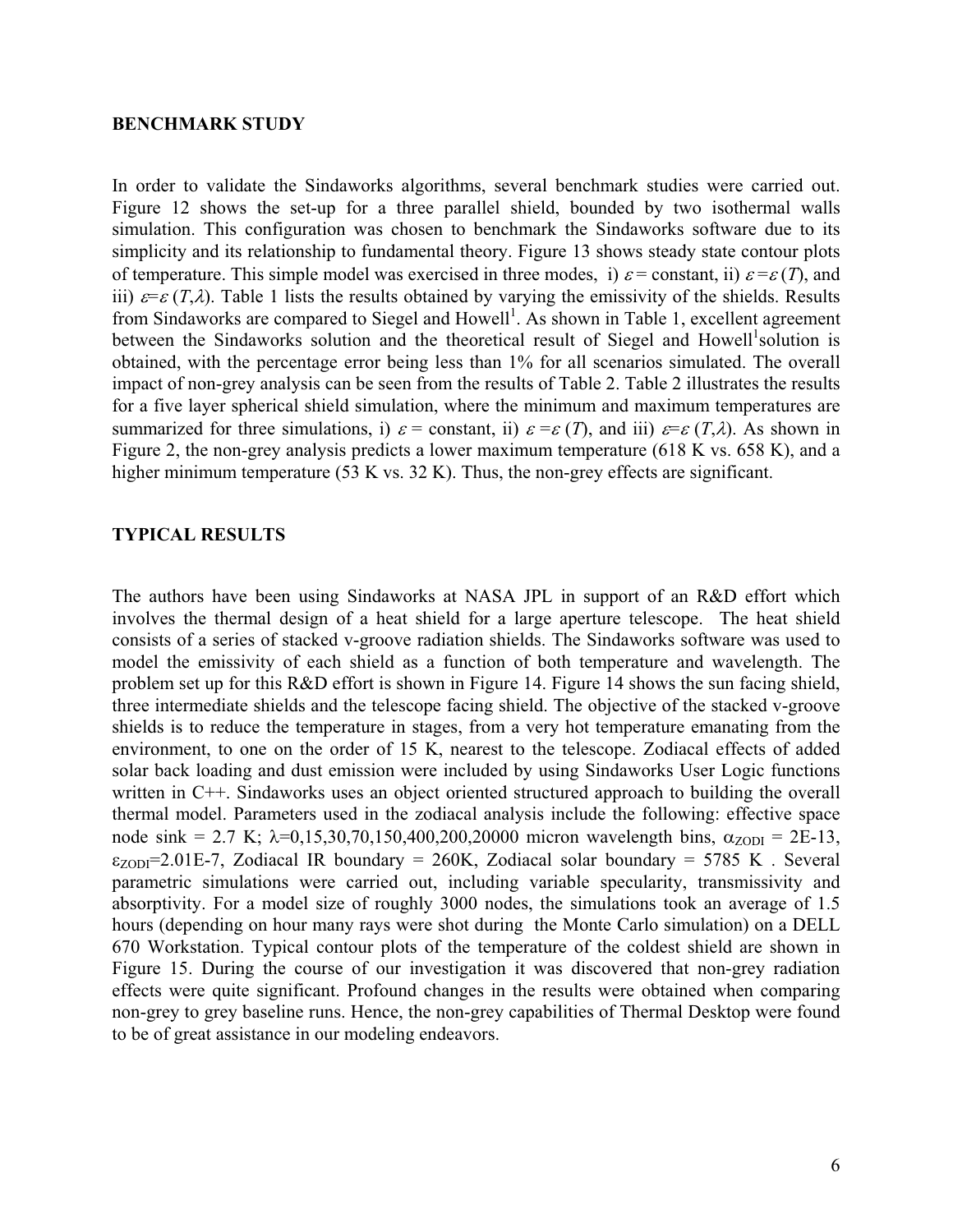| <b>Edit Optical Properties</b>                                                                                                                                                                                                                         |                                                                                                                   |                                                                                                                   |                                                                                                                               |        | $\vert x \vert$ |
|--------------------------------------------------------------------------------------------------------------------------------------------------------------------------------------------------------------------------------------------------------|-------------------------------------------------------------------------------------------------------------------|-------------------------------------------------------------------------------------------------------------------|-------------------------------------------------------------------------------------------------------------------------------|--------|-----------------|
| Current Optical Property Database:<br>C:\ST9\20by40wavelengthbaseline\nongrey_props.rco                                                                                                                                                                |                                                                                                                   |                                                                                                                   |                                                                                                                               |        |                 |
| New property to add:                                                                                                                                                                                                                                   |                                                                                                                   |                                                                                                                   | Add                                                                                                                           |        |                 |
| Name, solar abs, IR emis, a/e                                                                                                                                                                                                                          |                                                                                                                   |                                                                                                                   |                                                                                                                               |        |                 |
| 10mil_silver_teflon_EOL<br>mirror_plane<br>shield1 lower e<br>shield1_upper_e<br>shield2 lower e<br>shield2_upper_e<br>shield3 lower e<br>shield3_upper_e<br>shield4 lower e<br>shield4 upper e<br>shield5 lower e<br>shield5 upper e<br>silver teflon | 0.230<br>0.000<br>1.000<br>1.000<br>1.000<br>1.000<br>1.000<br>1.000<br>1.000<br>1.000<br>1.000<br>1.000<br>0.080 | 0.880<br>0.000<br>0.040<br>0.040<br>0.030<br>0.030<br>0.020<br>0.020<br>0.010<br>0.010<br>0.007<br>0.007<br>0.880 | 0.261<br>INF<br>25,000<br>25.000<br>33.333<br>33.333<br>50.000<br>50.000<br>100.000<br>100.000<br>133.333<br>133.333<br>0.091 |        |                 |
| Delete<br>Edit                                                                                                                                                                                                                                         | Copy                                                                                                              |                                                                                                                   | <b>Rename</b>                                                                                                                 | Import |                 |
| OK                                                                                                                                                                                                                                                     |                                                                                                                   | Cancel                                                                                                            | Help                                                                                                                          |        |                 |

**Figure 1: Thermal Desktop Optical Properties Dialog Form** 

| <b>User Preferences</b>                                                                                        | $\mathbf{x}$ |
|----------------------------------------------------------------------------------------------------------------|--------------|
| Graphics Visibility   Graphics Size   Thermal Analyzer   Advanced  <br>Units                                   |              |
| Output Data Format<br>SINDAWORKS<br>G.<br>C SINDA/FLUINT<br>회<br>Auto-Determine(4.8)<br>$C$ SINDAG<br>C ESATAN |              |
| Help<br><b>OK</b><br>Cancel                                                                                    |              |

**Figure 2: Thermal Desktop User Preferences Dialog Form**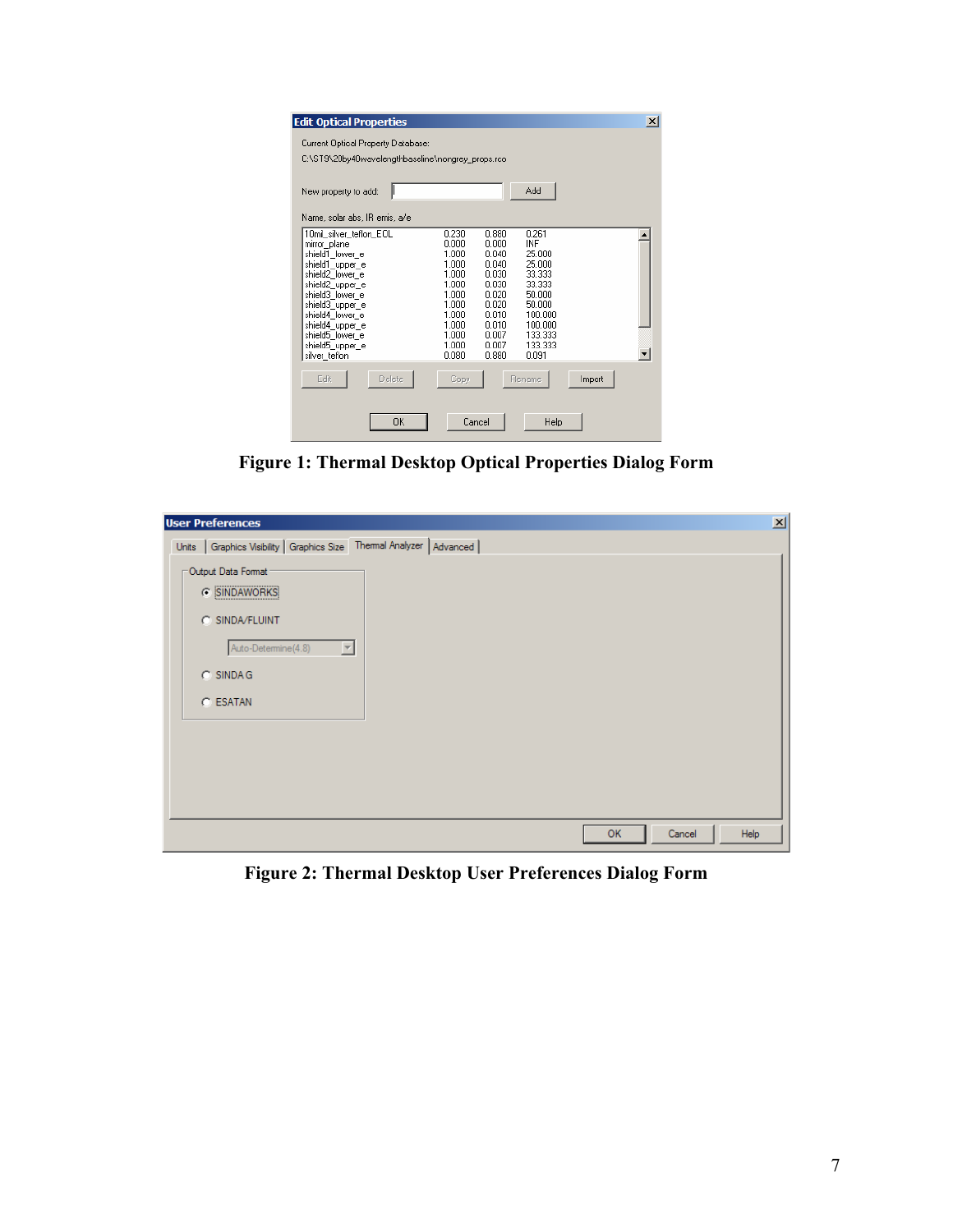| Edit Optical Property - shield1_lower_e |                           |    |                                                                   |                  |                      | $\vert x \vert$       |
|-----------------------------------------|---------------------------|----|-------------------------------------------------------------------|------------------|----------------------|-----------------------|
| Comment:                                |                           |    |                                                                   |                  | ÷                    | Set Color             |
| Use Properties:                         |                           |    | Wave Length Dependent for Radks, Basic for Heat Rate Calculations |                  | $\blacktriangledown$ |                       |
| Basic                                   | Wavelength Dependent      |    |                                                                   |                  |                      |                       |
| Emissivity:                             |                           |    | Edit Table                                                        | Use Table        | Temperature          | <b>▽</b> Use Vs. Temp |
| Transmissivity:                         |                           | O  | Edit Table                                                        | $\Box$ Use Table | Temperature          | Use Vs. Temp          |
| Specularity:                            |                           | O  | Edit Table                                                        | Use Table        | Temperature          | Use Vs. Temp<br>п     |
|                                         | Transmissive Specularity: | 10 | Edit Table                                                        | $\Box$ Use Table | Temperature          | Use Vs. Temp          |
|                                         | Refractive Indices Ratio: | h. |                                                                   |                  |                      |                       |
|                                         |                           |    |                                                                   |                  |                      |                       |
|                                         |                           |    |                                                                   |                  |                      |                       |
|                                         |                           |    |                                                                   |                  |                      |                       |
|                                         |                           |    |                                                                   |                  |                      |                       |
|                                         |                           |    |                                                                   |                  |                      |                       |
|                                         |                           |    |                                                                   |                  |                      |                       |
|                                         |                           |    |                                                                   |                  |                      |                       |
|                                         |                           | 0K | Cancel                                                            |                  | Help                 |                       |

**Figure 3: Thermal Desktop Optical Properties Dialog Form** 

|     | 4.2     | 10      | 20.4    | 27.2    |
|-----|---------|---------|---------|---------|
| 1   | 0.01029 | 0.01029 | 0.01033 | 0.01047 |
| 3   | 0.00595 | 0.00595 | 0.00597 | 0.00605 |
| 10  | 0.00326 | 0.00326 | 0.00327 | 0.00332 |
| 20  | 0.00231 | 0.00231 | 0.00232 | 0.00235 |
| 30  | 0.00188 | 0.00188 | 0.00189 | 0.00192 |
| 40  | 0.00163 | 0.00163 | 0.00164 | 0.00166 |
| 50  | 0.00146 | 0.00146 | 0.00147 | 0.00149 |
| 60  | 0.00133 | 0.00133 | 0.00134 | 0.00136 |
| 70  | 0.00123 | 0.00123 | 0.00124 | 0.00126 |
| 80  | 0.00115 | 0.00115 | 0.00116 | 0.00117 |
| 90  | 0.00109 | 0.00109 | 0.00109 | 0.00111 |
| 100 | 0.00103 | 0.00103 | 0.00104 | 0.00105 |
| 200 | 0.00073 | 0.00073 | 0.00073 | 0.00074 |
| 600 | 0.00042 | 0.00042 | 0.00042 | 0.00043 |
|     |         |         |         |         |

**Figure 4: Thermal Desktop Optical Properties Bivariate Array Dialog Form**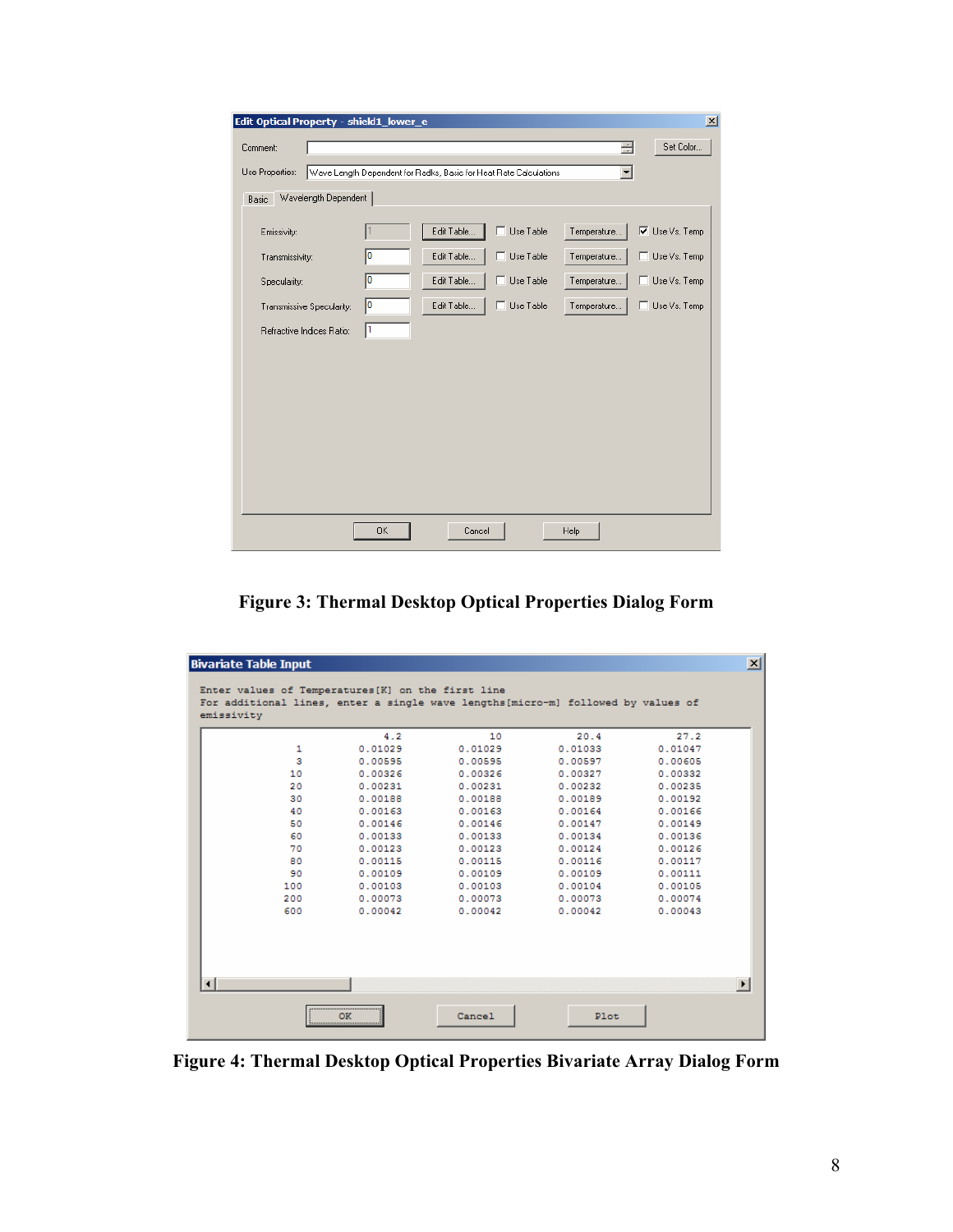

**Figure 5: Hagen-Ruben's Approximation for Emissivity as a function of Temperature and Wavelength**



**Figure 6: Thermal Desktop Optical Properties Plot Dialog Form**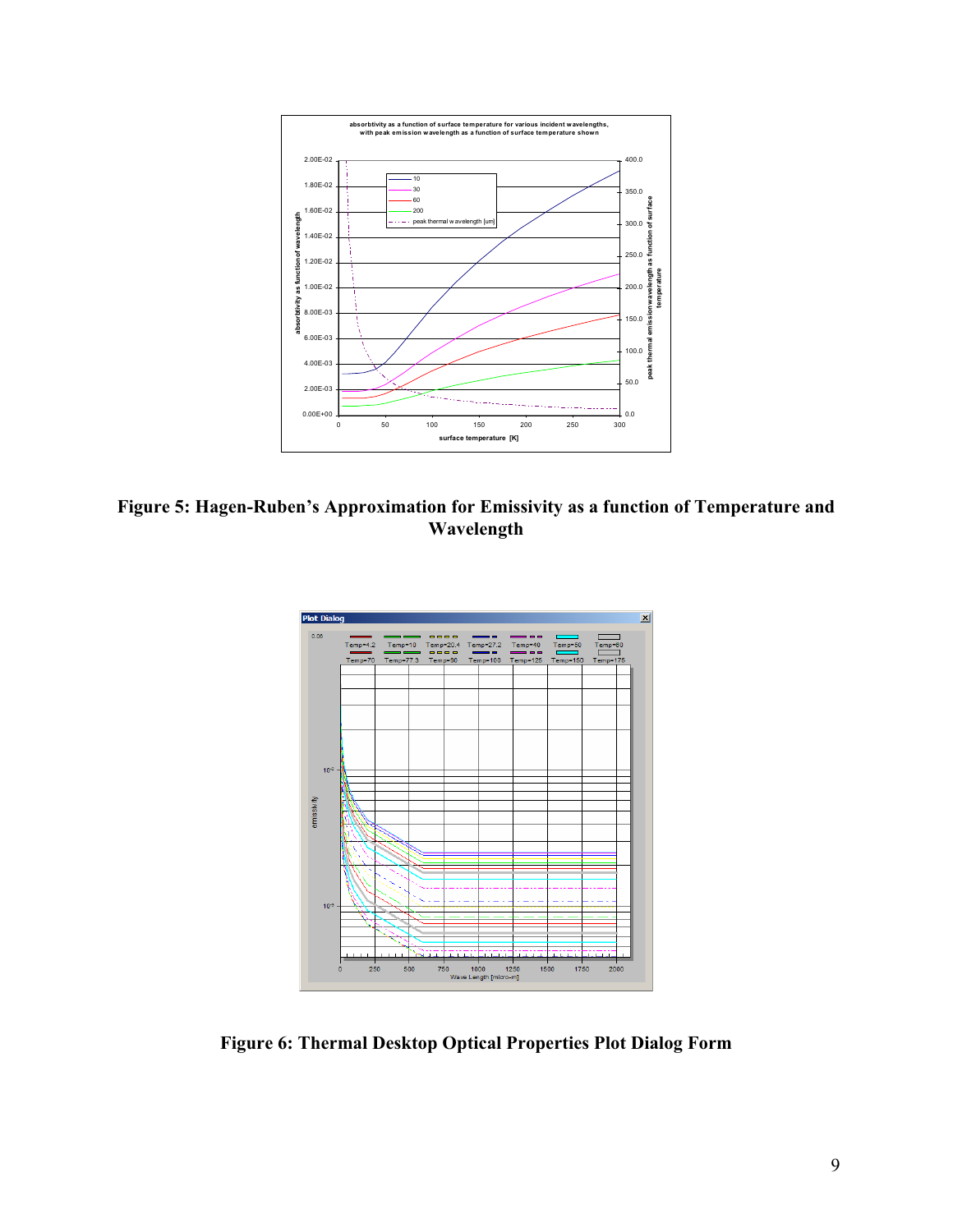| <b>Case Set Manager</b>                             | $\vert x \vert$                                                        |
|-----------------------------------------------------|------------------------------------------------------------------------|
| Case Sets:                                          | Manager                                                                |
| C1 strutk0 DepK0 Rig10<br>c2_strkT_flxk0_rigkthin_1 | Add<br>Import                                                          |
| c1_strk0_flk0_rigk0_a<br>c3_strkT_flxke3_rigkT_a    | Export<br>Copy                                                         |
| c3a_Shld1_check415<br>Case1_Apr19<br>Case2_Apr19    | Rename                                                                 |
| Case2a_Apr19<br>debugrun1                           | Delete                                                                 |
|                                                     | Move Up                                                                |
|                                                     | Move Down                                                              |
|                                                     | Edit                                                                   |
| Run Case                                            | $\nabla$ Save drawing before running<br>Run with lower system priority |
| Duplicate Nodes:                                    | Prompt if Found                                                        |
|                                                     |                                                                        |
| <b>OK</b><br>Cancel                                 | Help                                                                   |

**Figure 7: Thermal Desktop Case Set Manager Dialog Form** 

| <b>Case Set Information - debugrun1</b>     |                | $\vert x \vert$                                                                                       |
|---------------------------------------------|----------------|-------------------------------------------------------------------------------------------------------|
|                                             |                | Radiation Tasks S/F Calculations S/F Output   SINDA   Dynamic   Advanced   Props   Symbols   Comments |
| Analysis Group, Orbit, Type of Calc, Method |                |                                                                                                       |
| MC.<br>zodiir<br>rk.                        | Remove<br>Copy | Options<br>$\sigma$ Re-use calculated data if valid,<br>otherwise recalculate                         |
|                                             | Properties     | Recalculate data (current<br>database will be replaced)                                               |
| Add/Change Tasks                            |                |                                                                                                       |
| Add<br>Change                               |                | Add rays to database if<br>possible, otherwise recalculate                                            |
| $\subseteq$ Radks<br>C Heating Rates        | C Artic Radks  | (accurracy of current database<br>will be refined)                                                    |
| Izodiir<br>Analysis Group:                  |                |                                                                                                       |
| Orbit:                                      |                | Always reuse data (no testing                                                                         |
| Monte Carlo<br>G.<br>Method:                | C Progressive  | performed)                                                                                            |
|                                             |                |                                                                                                       |
|                                             |                | ОΚ<br>Cancel<br>Help                                                                                  |

**Figure 8: Thermal Desktop Case Set Information Dialog Form**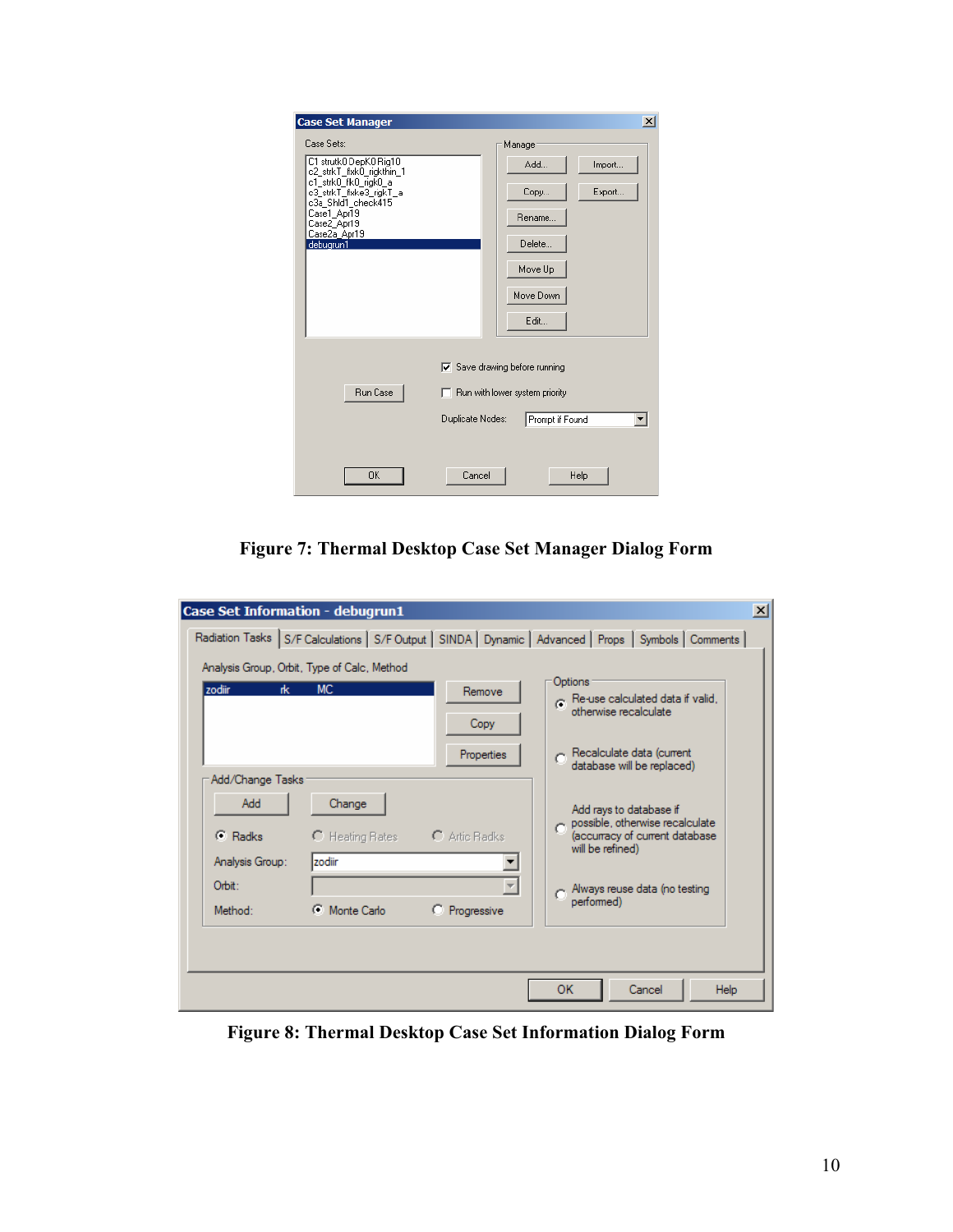| Default<br>Rays Per Node:                                                                                                 | 30000                    |               |
|---------------------------------------------------------------------------------------------------------------------------|--------------------------|---------------|
| Percent Error Desired:                                                                                                    | $\sqrt{5}$               | Add<br>Delete |
| Rays Before Initial Error Check:<br>Energy Cutoff Fraction:                                                               | 200<br>$\overline{0.1}$  |               |
| Nodes <sup>-</sup>                                                                                                        | Positions                |               |
| $G$ All                                                                                                                   | $G$ All                  |               |
| C List<br>$\blacktriangle$                                                                                                | $C$ List                 |               |
|                                                                                                                           |                          |               |
| $\overline{\phantom{m}}$                                                                                                  | $\overline{\phantom{a}}$ |               |
|                                                                                                                           |                          |               |
| Heating Rate Sources-<br>$\overline{\mathbb{V}}$ Solar $\overline{\mathbb{V}}$ Planetshine $\overline{\mathbb{V}}$ Albedo |                          |               |
|                                                                                                                           |                          |               |

**Figure 9: Thermal Desktop Radiation Analysis Data Dialog Form** 

| Control Advanced Control   Radk Output   Spin   Overlapping Surfaces |                |    |                                  |   |  |
|----------------------------------------------------------------------|----------------|----|----------------------------------|---|--|
|                                                                      |                |    |                                  |   |  |
| Oct Cells                                                            |                |    |                                  |   |  |
| V iUse Oct tree to accelerate calculations                           |                |    |                                  |   |  |
|                                                                      |                |    |                                  |   |  |
| Max oct-tree subdivisions:                                           |                | l9 |                                  |   |  |
| Max surfaces per cell:                                               |                | 18 |                                  |   |  |
| Random Number Seed Control:                                          |                |    |                                  |   |  |
| C Use unique random number seed at start of calculations             |                |    |                                  |   |  |
| C Use same random number seed sequence at start of calculations      |                |    |                                  |   |  |
|                                                                      |                |    |                                  |   |  |
| C Use same random number seed sequence at start of every node        |                |    |                                  |   |  |
|                                                                      |                |    |                                  |   |  |
|                                                                      |                |    |                                  |   |  |
| Nodalization Schemes                                                 |                |    |                                  |   |  |
| G General C Specific                                                 |                |    | <sup>C</sup> Top/Bottom Specific |   |  |
|                                                                      |                |    |                                  |   |  |
| Radk Calculation Spectrum - Used for Modeling Lamps                  |                |    |                                  |   |  |
| $\bullet$ Infrared                                                   | <b>C</b> Solar |    |                                  |   |  |
|                                                                      |                |    |                                  |   |  |
|                                                                      |                |    |                                  |   |  |
| Wavelength Dependent Properties                                      |                |    |                                  |   |  |
| Edit                                                                 |                |    |                                  |   |  |
|                                                                      |                |    |                                  |   |  |
| Temperature Dependent Properties                                     |                |    |                                  |   |  |
| Recalculate after temps have change by:                              |                |    | 120                              | к |  |
|                                                                      |                |    |                                  |   |  |
|                                                                      |                |    | OK                               |   |  |

**Figure 10: Thermal Desktop Radiation Analysis Advanced Control Data Dialog Form**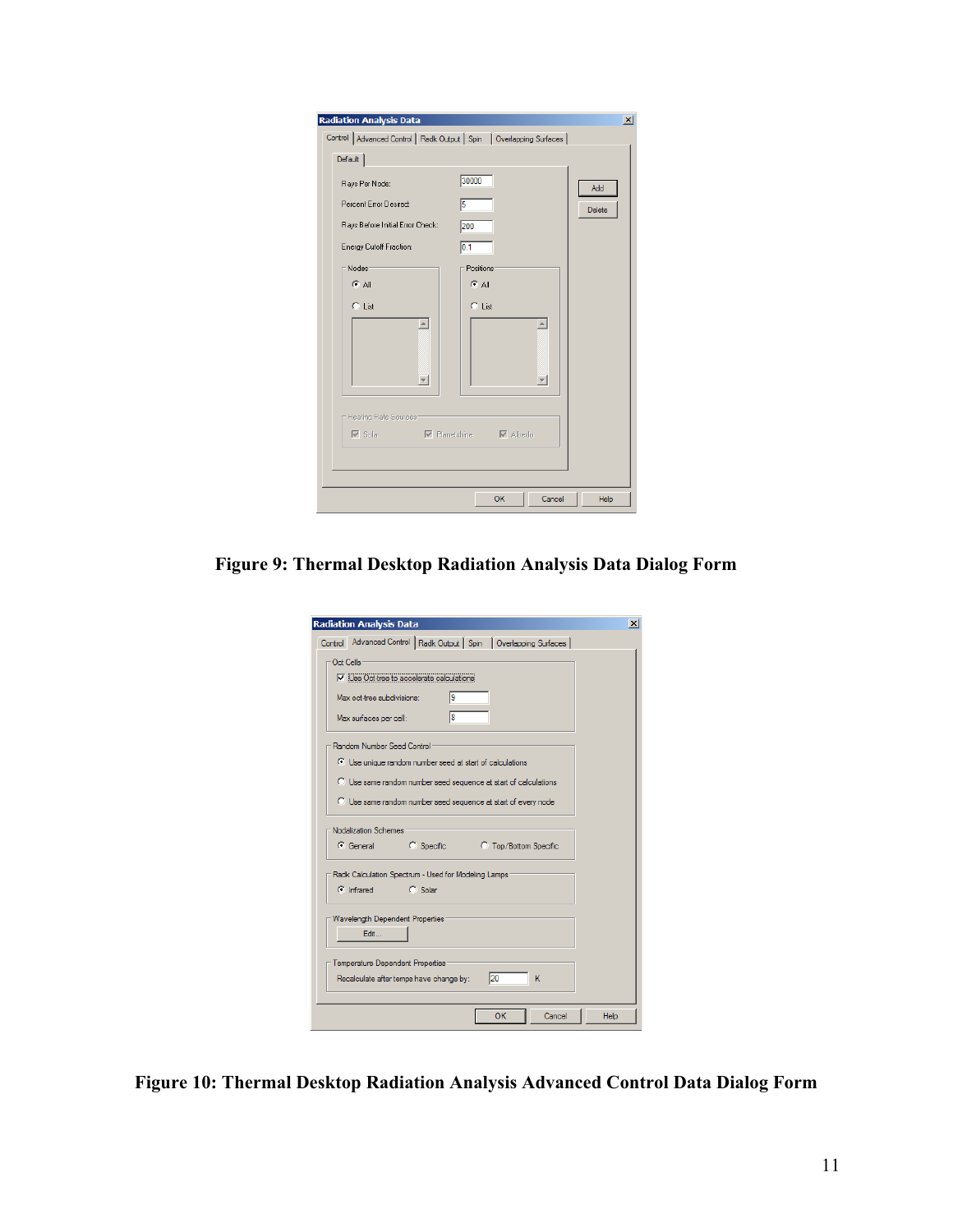| <b>Wavelength Bands For Calculations</b>                                                                  |     |              | $\vert x \vert$ |
|-----------------------------------------------------------------------------------------------------------|-----|--------------|-----------------|
| C Equal Increments                                                                                        |     |              |                 |
| Number of Increments:                                                                                     | 10  |              |                 |
| Minimum Wavelength:                                                                                       | 10  | micro meters |                 |
| Maximum Wavelength:                                                                                       | 500 | micro meters |                 |
| $\subseteq$ [List]                                                                                        |     |              |                 |
| 0.000000<br>5.000000<br>15.000000<br>50.000000<br>100.000000<br>200.000000<br>1000.000000<br>20000.000000 |     |              |                 |
| <b>OK</b>                                                                                                 |     | Cancel       |                 |

**Figure 11: Thermal Desktop Radiation Wavelength Bands Dialog Form**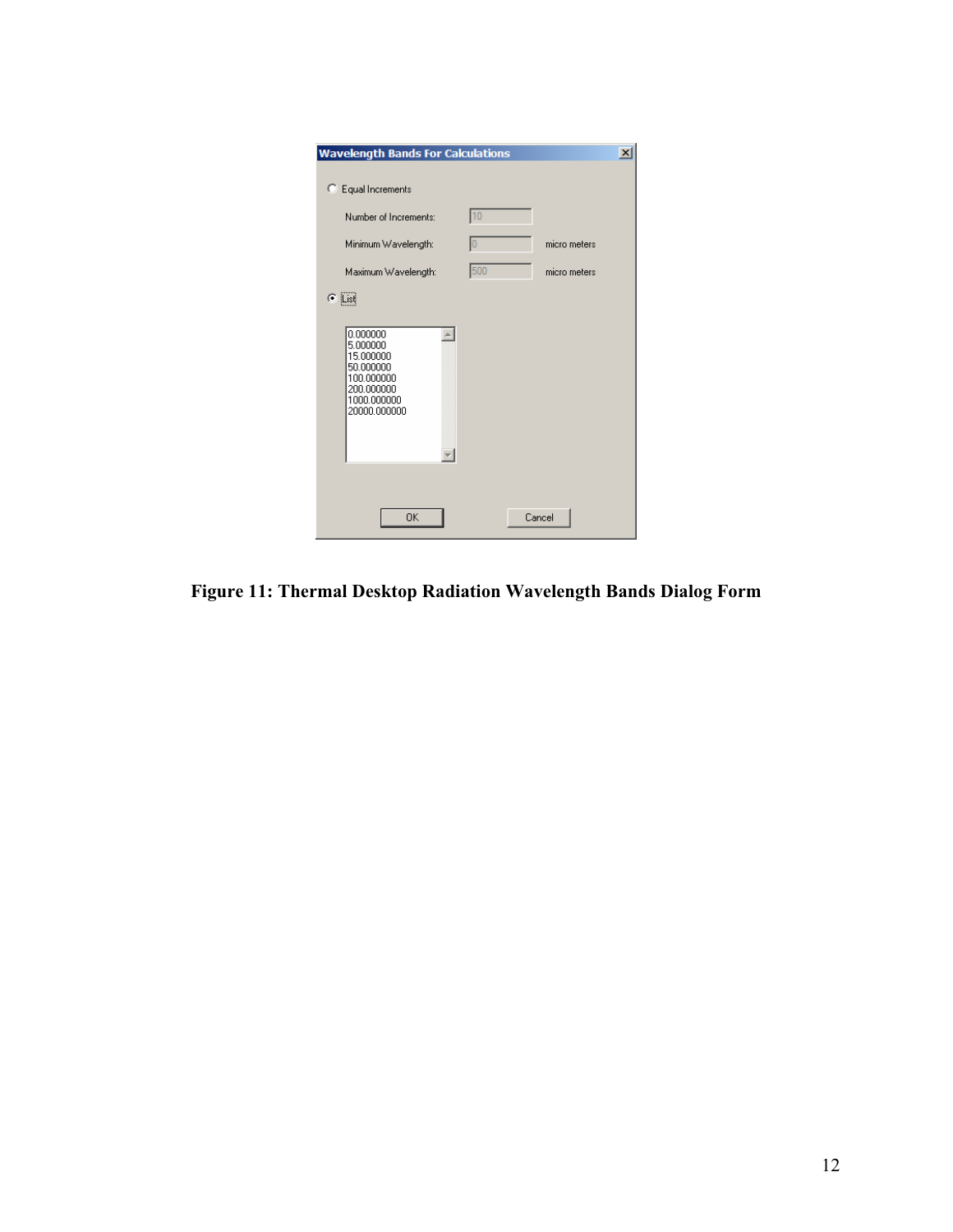

**Figure 12: Three Parallel Shields Two Isothermal Walls Benchmark Simulation** 



**Figure 13: Benchmark Simulation Contour Plots**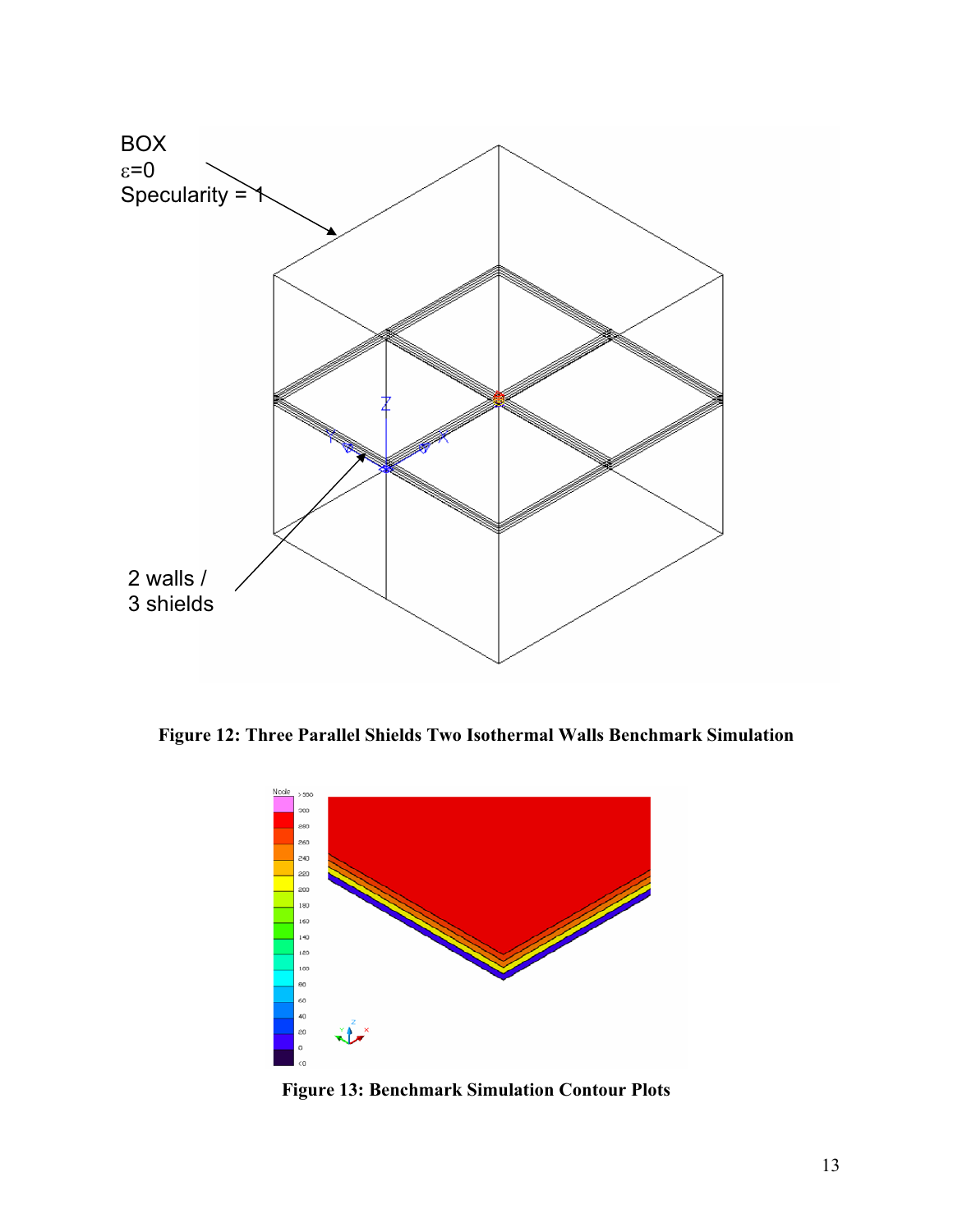

**Figure 14: ST-9 Large Aperture Telescope Model Problem Configuration** 



**Figure 15: ST-9 Large Aperture Telescope Facing Shield**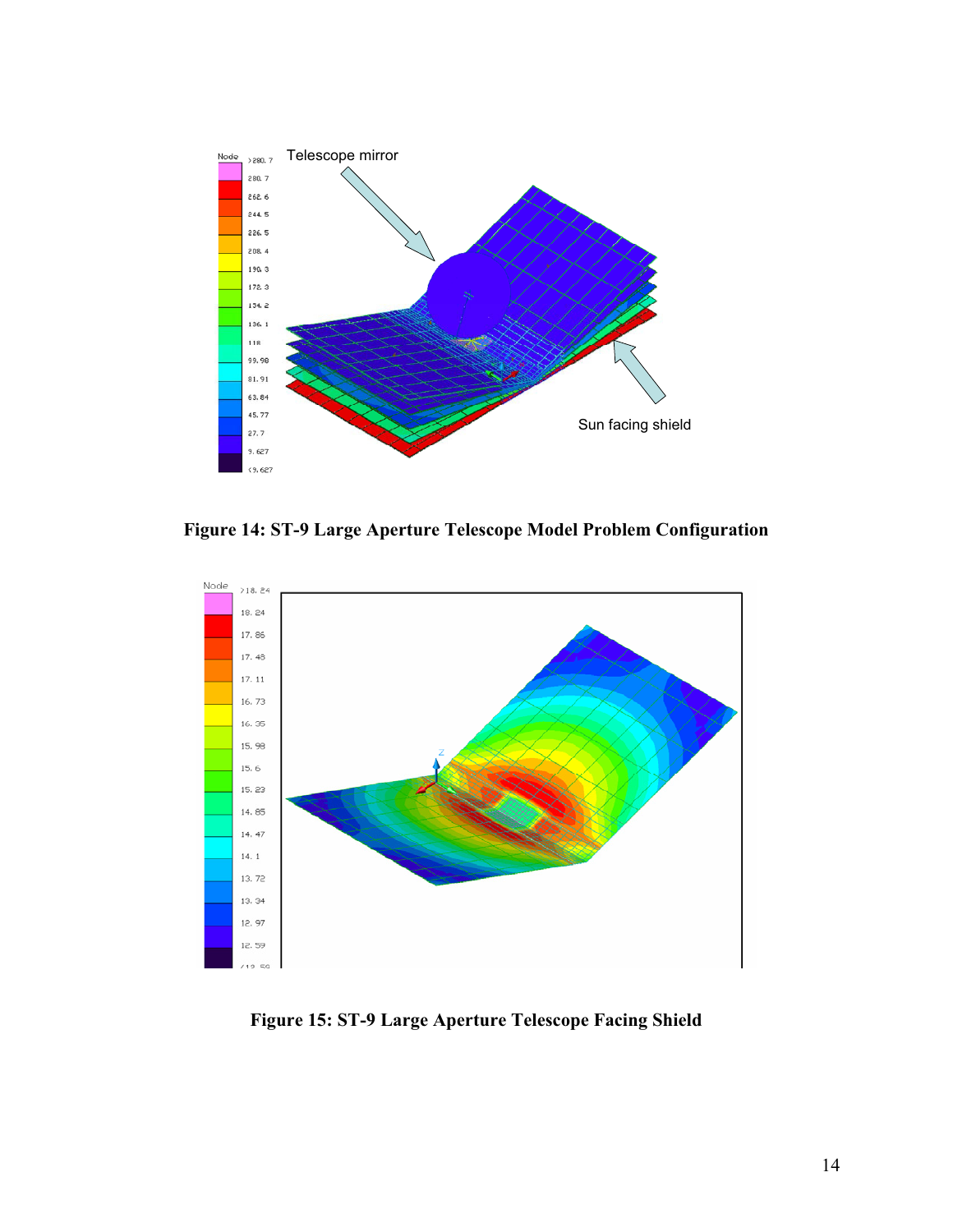|                                 | 3 shields, 2 walls Benchmark Radiation Simulation |                          | shield spacing $= 0.01$ meters |              |        |                                             |        |     |
|---------------------------------|---------------------------------------------------|--------------------------|--------------------------------|--------------|--------|---------------------------------------------|--------|-----|
| T wall $1(K)$                   | 300                                               |                          | shield area = $1 \text{ m}^2$  |              |        |                                             |        |     |
| T wall $2(K)$                   | 0                                                 |                          |                                |              |        |                                             |        |     |
| $σ (W/m^2-K^4)$                 | 5.67E-08                                          |                          |                                |              |        |                                             |        |     |
| N shields                       | 3                                                 |                          |                                |              |        |                                             |        |     |
|                                 | <b>SindaWorks</b>                                 | Siegel & Howell Egn. 9-4 |                                |              |        | SindaWorks Shield Temperatures (K)          |        |     |
| $\varepsilon_{\rm s}$           | Q(W)                                              | Q(W)                     | $%$ error                      |              |        | T wall 1 T shd 1 T shid 2 T shid 3 T wall 2 |        |     |
|                                 | 114.950                                           | 114.818                  | 0.115401                       | 0            | 212.05 | 252.24                                      | 279.15 | 300 |
| 0.5                             | 38.242                                            | 38.273                   | 0.07943                        | $\mathbf{0}$ | 212.17 | 252.28                                      | 279.31 | 300 |
| 0.1                             | 6.047                                             | 6.043                    | 0.068239                       | 0            | 211.97 | 252.16                                      | 279.11 | 300 |
| 0.01                            | 0.577                                             | 0.577                    | 0.068004                       | $\mathbf{0}$ | 211.87 | 252.18                                      | 279.15 | 300 |
| 0.001                           | 0.057                                             | 0.057                    | 0.244559                       | $\mathbf{0}$ | 212.02 | 252.15                                      | 279.03 | 300 |
|                                 |                                                   |                          |                                |              |        |                                             |        |     |
| $\alpha_{\text{shield}} = 0.23$ |                                                   |                          |                                |              |        |                                             |        |     |
| Shield/Wall Specularity = 1     |                                                   |                          |                                |              |        |                                             |        |     |
| $\epsilon_{\text{box}} =  0 $   |                                                   |                          |                                |              |        |                                             |        |     |
| Box Specularity =1              |                                                   |                          |                                |              |        |                                             |        |     |

### **Table 1. Benchmark Study Results Summary**

**Table 2. Grey versus Non-Grey Sensitivity Study** 

|                                   | Min. Temp<br>(K) | Max. Temp<br>(K) |
|-----------------------------------|------------------|------------------|
| $\epsilon$ =const.                | 31.55            | 658.2            |
| $\epsilon = \epsilon(T)$          | 31.77            | 658.8            |
| $\epsilon = \epsilon(\lambda, T)$ | 52.77            | 617.7            |

#### **CONCLUSIONS**

This paper has introduced the non-grey radiation modeling capabilities of Cullimore and Ring's Thermal Desktop / Sindaworks thermal modeling software. A brief review of the fundamental theory governing non-grey radiative heat transfer used as well as an outline of how the non-grey radiation simulation is modeled in Sindaworks using a "banded" approach has been provided. The effects of using non-grey analysis have been documented by illustrating the effects of nongrey analysis on a simple benchmarking case, as well as on a full scale R&D based simulation study.